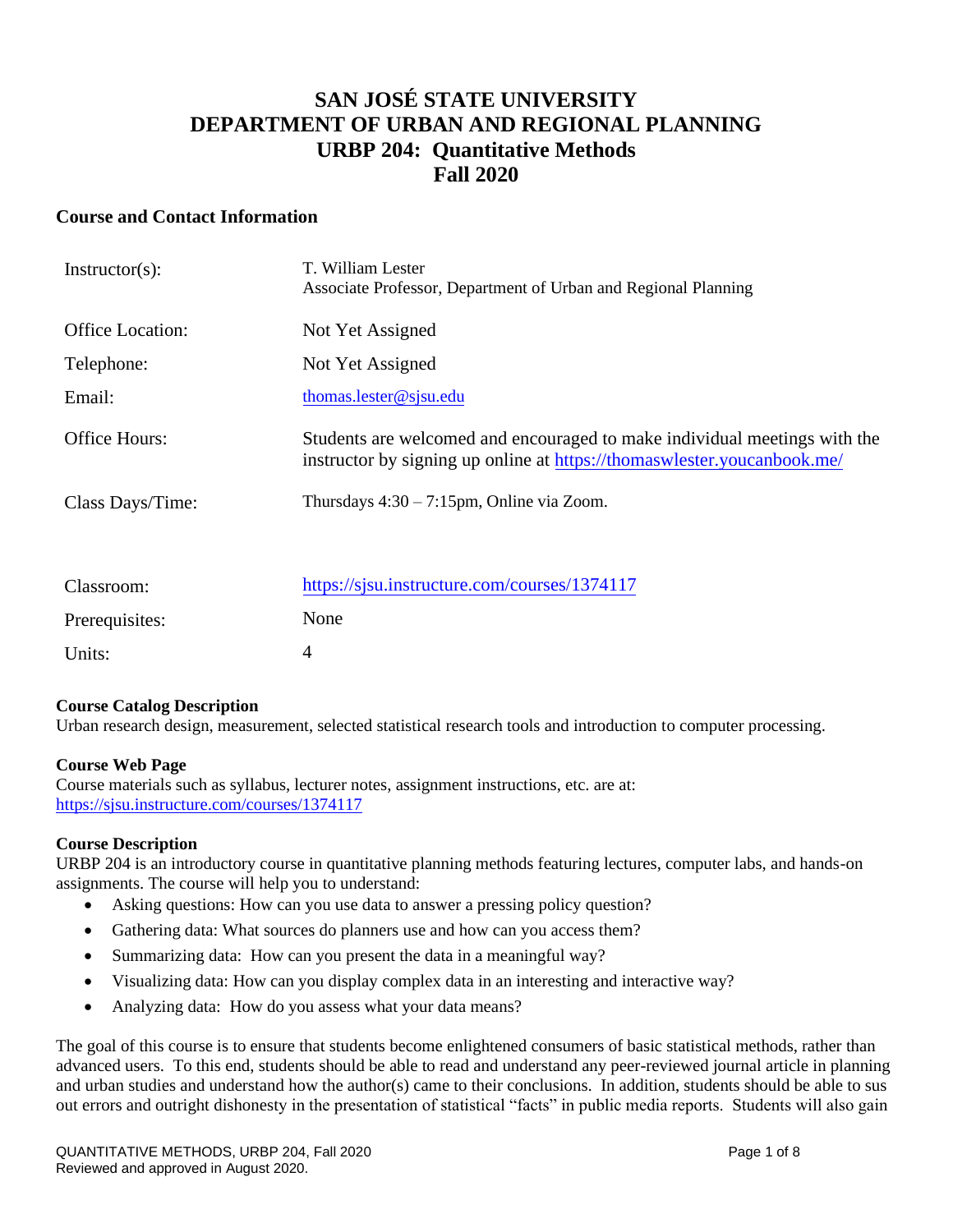critical data fluency skills in the planning field including knowing how to access, clean and present public data sources on neighborhoods and regions, conduct basic analysis to document trends in social and economic indicators, and communicate their work through written and visual communication.

## **Course Format**

URBP 204 will be delivered 100 percent online via Zoom due to the pandemic. While this setting is not idea for a course of this type, the instructor will work to ensure that all students are able to access lectures, materials, assignments and readings in a manner than supports their learning styles. The course format will consist of approximately 50% lecture material delivered synchronously with interactive discussions, breakouts, and short exercises. Examples used will be drawn from topics central to a variety of planning practices. The remaining 50% of each class will be devoted to a "handson" lab-like class structure where the instructor will demonstrate various quantitative techniques. The instructor will attempt to record each class and maintain an archive of recorded lectures and demonstrations for student review purposes and to allow for students who need accommodations. Please bear with the instructor, as this course delivery format is new  $(Q)$ ).

## **Course Learning Outcomes (CLO)**

By the end of this course you will be able to:

- Evaluate statistical research of others, including data analysis and research design
- Create charts, tables, and statistical functions in Excel
- Effectively communicate quantitative information
- Conduct basic statistical techniques including comparisons among groups

## **Required Texts/Readings**

#### **Textbooks**

The required textbook for this course is Basic Quantitative Research Methods for Urban Planners edited by Reid Ewing and Keunhyun Park (Routledge: New York NY, 2020). This is a brand-new textbook and is part of the American Planning Association (APA)'s Planning Essentials series. This book was chosen because of its close applicability to planning research topics, its lower cost, and step-by-step instructions in SPSS and R.

We also require students to either purchase or rent a copy of Agresti and Franklin Statistics: The Art and Science of Learning with Data  $(3<sup>rd</sup> Edition)$  (any edition is fine really).

#### **Other Readings**

All other readings will be made available on the course website.

#### **Required software/hardware**

Students are required to have access to a computer with MS Excel installed, or accessible in virtual format. The statistical software used for this course with be both SPSS and R. SJSU has a license for SPSS and this software will be available in a virtual lab format. R is an open source statistical software package that is free to download. Students are encouraged to install R-Studio on their personal computers. Students will have the option of completing their statistical analysis in either SPSS or R.

#### **Course Requirements and Assignments**

#### **Course Requirements:**

*Problem Sets/Quizzes*: Periodic problem sets will be assigned during the first half of the course to give you practice on techniques we cover in class. The problem sets are to be written up individually although you are allowed and encouraged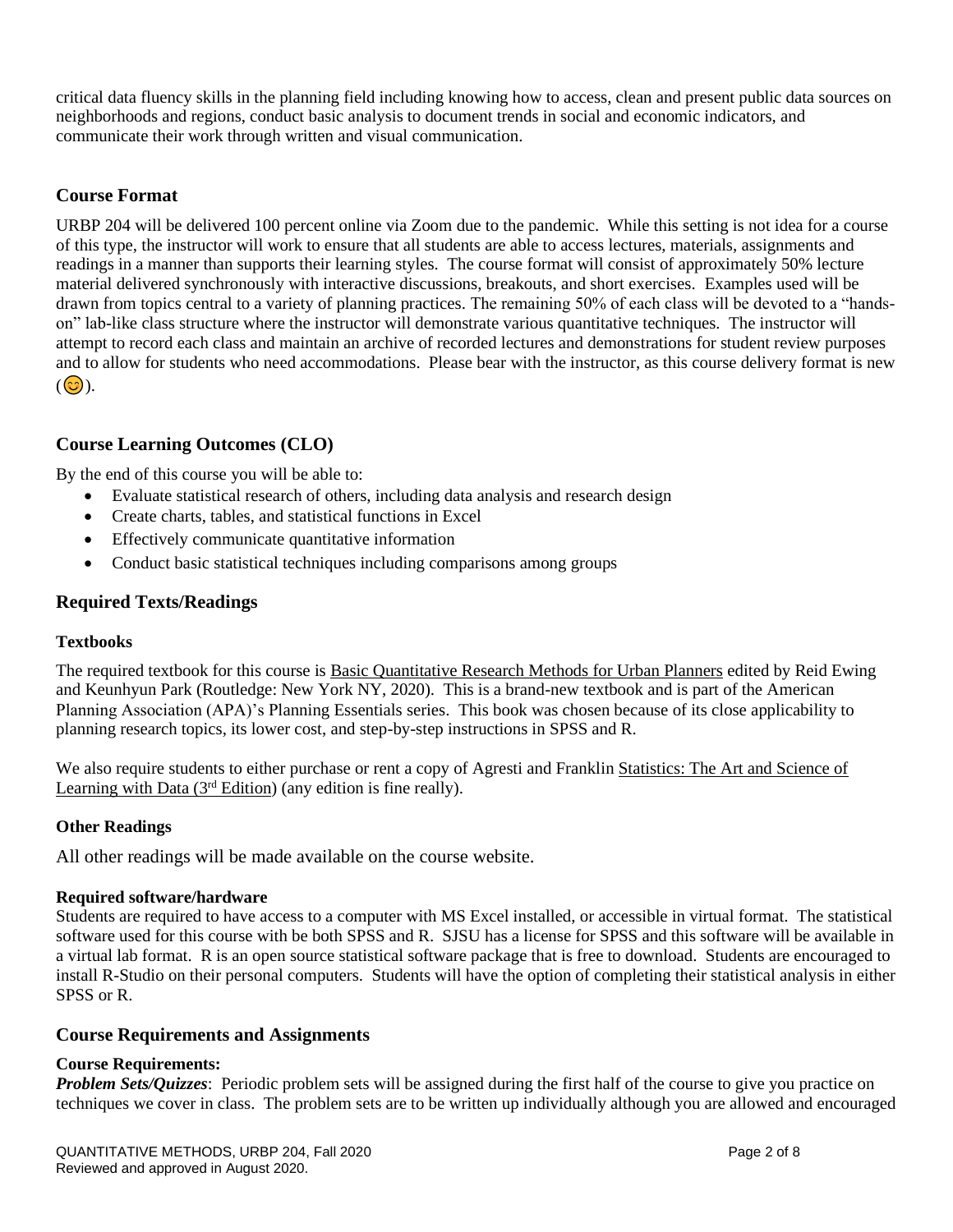to confer with your colleagues on these assignments. Problem sets will not be graded, but I will note whether the assignment has been completed. To promote collaborative learning students will take online quizzes in breakout rooms during class time. Students are encouraged to work together, discuss why an answer is right or not and to bring questions back to the group. Quizzes will be noted as completed or not completed, not graded. The goal of these assignments is not to accrue grade points, but to ensure that students engage with the readings and help each other learn.

*Papers:* An article critique and neighborhood profile/descriptive analyses are due during the first part of the semester. Full details will be provided on the course website.

*Research Project*: Students, working in pairs or individually, will propose and evaluate a research question using existing secondary data (e.g. census data, survey data). All projects are due by 11:59 pm (PST) on the due date.

*Final Exam:* There will be one exam focusing on descriptive and inferential statistics. There will be no make-up exams. If you miss the exam due to an excused absence (illness, family emergency), please consult with the instructor to schedule a make-up exam. If you miss the final for an unexcused absence, you will receive a grade of 0 for the final exam.

*Participation:* Participation in the class and effective collaboration with your teammates is essential in this course.

#### **Grading**

| <b>Assignments</b>                                    | Due                      | <b>Points</b> |
|-------------------------------------------------------|--------------------------|---------------|
| 1. Problem Sets/Quizzes                               | Ongoing                  | 10            |
| 3. Article Critique                                   | September $3rd$          | 10            |
| 4. San José Neighborhood Profile<br>(ENGAGEMENT UNIT) | October $8th$            | 25            |
| 5. Research Proposals                                 | October 29 <sup>th</sup> | $\Omega$      |
| 6. Revised Research Proposal                          | November $5th$           |               |
| 7. Research Project                                   | December $7th$           | 25            |
| 8. Final Exam                                         | December $10th$          | 20            |
| 9. Participation                                      | Ongoing                  |               |

Grades for the course will be assigned based on your percentage of total points earned on all assignments according to the following distribution:

A plus = 100 to 96; A = 95 to 93 points; A minus = 92 to 90 points; B plus = 89 to 87 points; B = 86 to 84 points; B minus = 83 to 81 points; C plus = 80 to 78 points; C = 77 to 73 points; C minus = 72 to 70 points; D plus = 69 to 67 points; D = 66 to 63 points; D minus = 62 to 60 points; F = 59 points or lower

## **University Policies**

Per [University Policy S16-9](http://www.sjsu.edu/senate/docs/S16-9.pdf) *(http://www.sjsu.edu/senate/docs/S16-9.pdf)*, relevant university policy concerning all courses, such as student responsibilities, academic integrity, accommodations, dropping and adding, consent for recording of class, etc. and available student services (e.g. learning assistance, counseling, and other resources) are listed on [Syllabus Information](http://www.sjsu.edu/gup/syllabusinfo/) web page (http://www.sjsu.edu/gup/syllabusinfo), which is hosted by the Office of Undergraduate Education. Make sure to visit this page to review and be aware of these university policies and resources.

## **Recording Zoom Classes**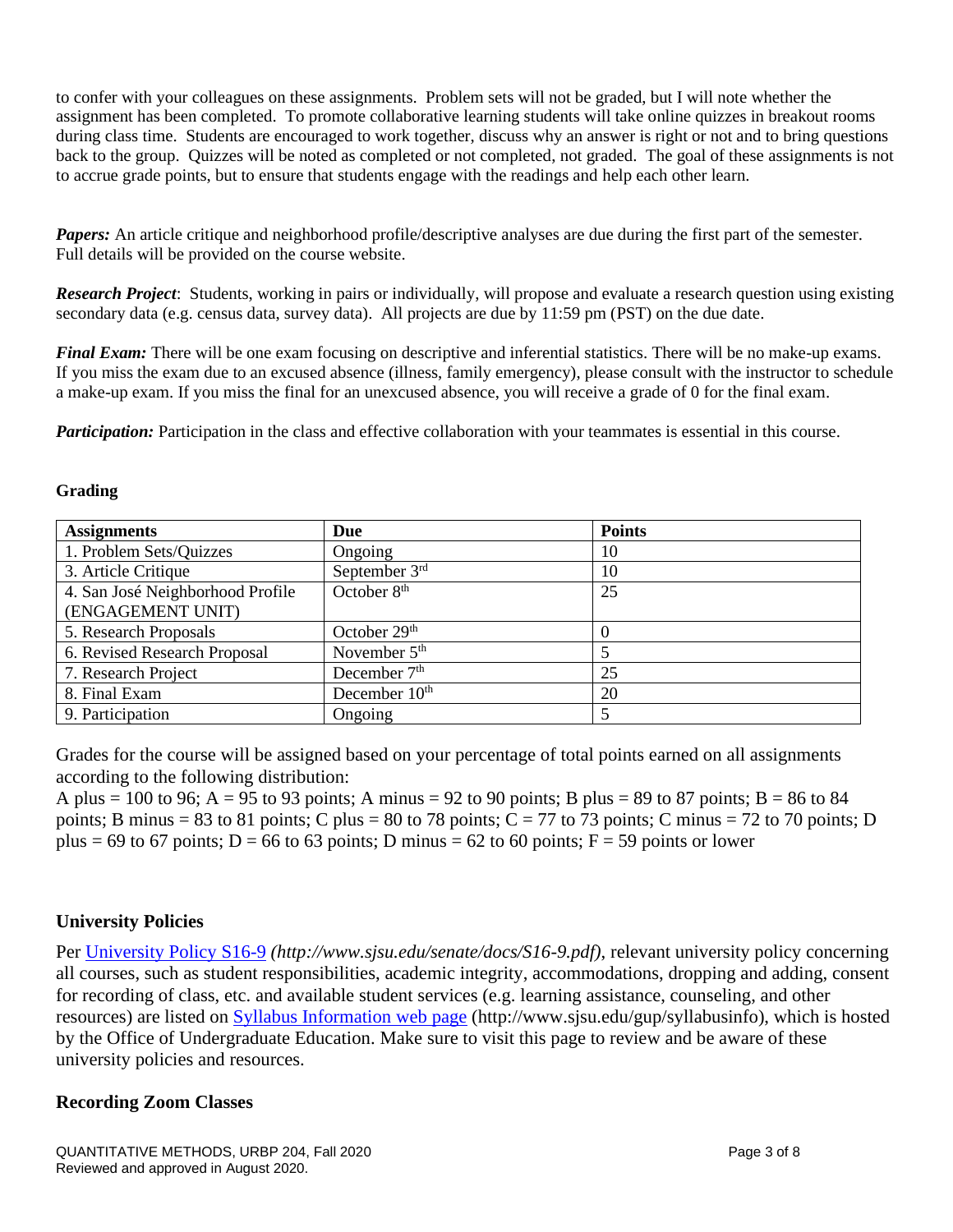This course or portions of this course (i.e., lectures, discussions, student presentations) will be recorded for instructional or educational purposes. The recordings will only be shared with students enrolled in the class through Canvas. The recordings will be deleted at the end of the semester. If, however, you would prefer to remain anonymous during these recordings, then please speak with the instructor about possible accommodations (e.g. temporarily turning off identifying information from the Zoom session, including student name and picture, prior to recording). Students are prohibited from recording course materials and/or distributing downloaded recordings outside of the class.

## **Land Acknowledgement**

The San José State University community recognizes that the present-day Muwekma Ohlone Tribe, with an enrolled Bureau of Indian Affairs documented membership of over 550, is comprised of all of the known surviving American Indian lineages aboriginal to the San Francisco Bay region who trace their ancestry through the Missions Santa Clara, San José, and Dolores, during the advent of the Hispano- European empire into Alta California; and who are the successors and living members of the sovereign, historic, previously Federally Recognized Verona Band of Alameda County. The San José State University community also recognizes the importance of this land to the indigenous Muwekma Ohlone people of this region, and consistent with our principles of community and diversity strives to be good stewards on behalf of the Muwekma Ohlone Tribe whose land we occupy.

## **Citation style**

It is important to properly cite any references you use in your assignments. The Department of Urban and Regional Planning uses Kate Turabian's *A Manual for Writers of Research Papers, Theses, and Dissertations*, 8th edition (University of Chicago Press, 2013, ISBN 780226816388). Copies are available in the SJSU MLK Library. Additionally, the book is relatively inexpensive, and you may wish to purchase a copy. Please note that Turabian's book describes two systems for referencing materials: (1) "notes" (footnotes or endnotes), plus a corresponding bibliography, and (2) in-text parenthetical references, plus a corresponding reference list. The instructor prefers the latter.

## **Accommodation for Disabilities**

If you need course adaptations or accommodations because of a disability, or if you need to make special arrangements in case the building must be evacuated, please make an appointment with me as soon as possible, or see me during office hours. Presidential Directive 97-03 at http://www.sjsu.edu/president/docs/directives/PD\_1997-03.pdf requires that students with disabilities requesting accommodations must register with the Accessible Education Center (AEC) at http://www.sjsu.edu/aec to establish a record of their disability.

## **Library Liaison**

The SJSU Library Liaison for the Urban and Regional Planning Department is Ms. Peggy Cabrera. If you have questions, you can contact her at [Peggy.Cabrera@sjsu.edu](mailto:Peggy.Cabrera@sjsu.edu) or 408-808-2034.

## **SJSU Writing Center**

The SJSU Writing Center is located in Clark Hall, Suite 126. All Writing Specialists have gone through a rigorous hiring process, and they are well trained to assist all students at all levels within all disciplines to become better writers. In addition to one-on-one tutoring services, the Writing Center also offers workshops every semester on a variety of writing topics. To make an appointment or to refer to the numerous online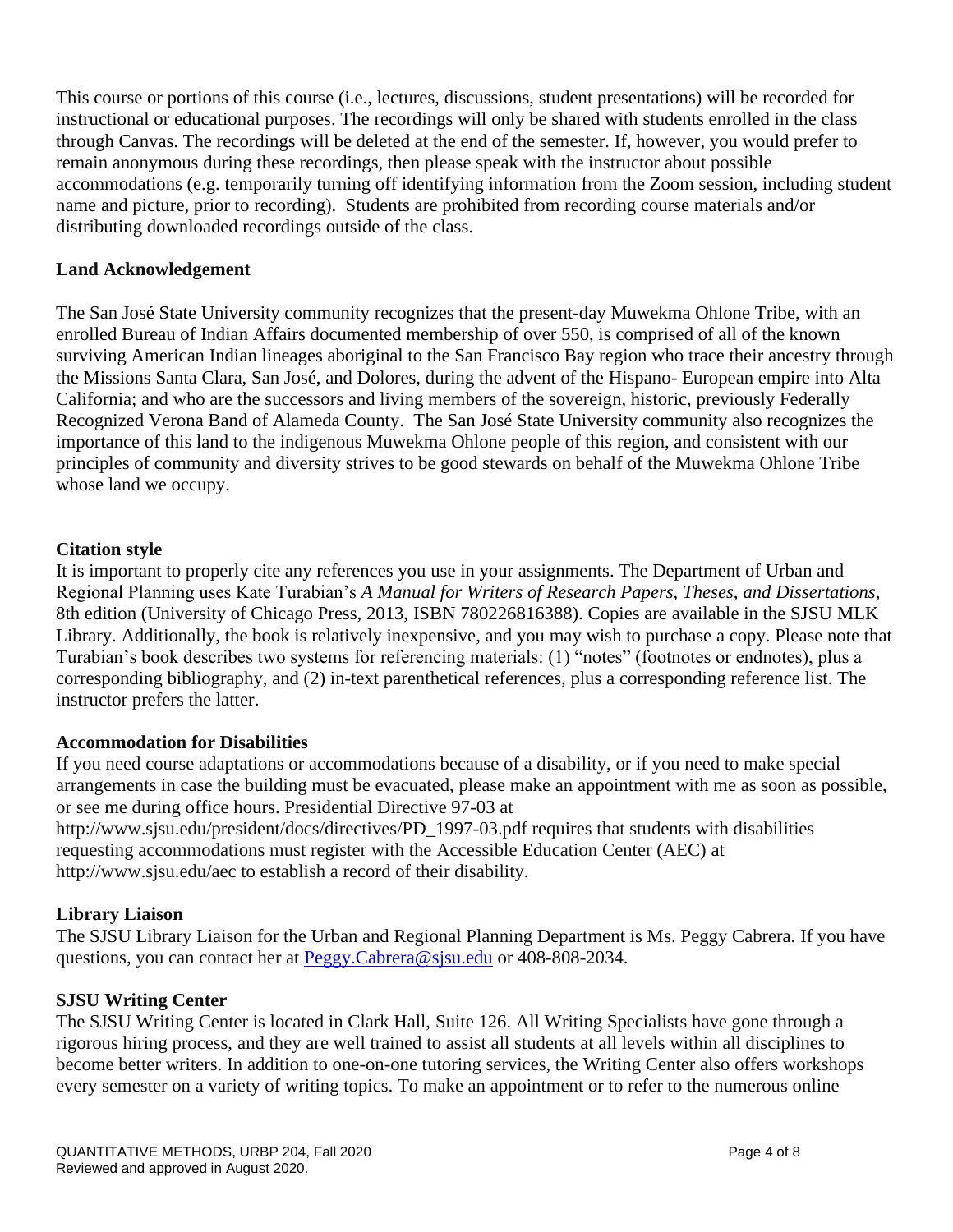resources offered through the Writing Center, visit the Writing Center website at http://www.sjsu.edu/writingcenter.

## **SJSU Counseling and Psychological Services**

The SJSU Counseling and Psychological Services is located on the corner of 7th Street and San Fernando Street, in Room 201, Administration Building. Professional psychologists, social workers, and counselors are available to provide consultations on issues of student mental health, campus climate or psychological and academic issues on an individual, couple, or group basis. To schedule an appointment or learn more information, visit Counseling and Psychological Services website at [http://www.sjsu.edu/counseling.](http://www.sjsu.edu/counseling)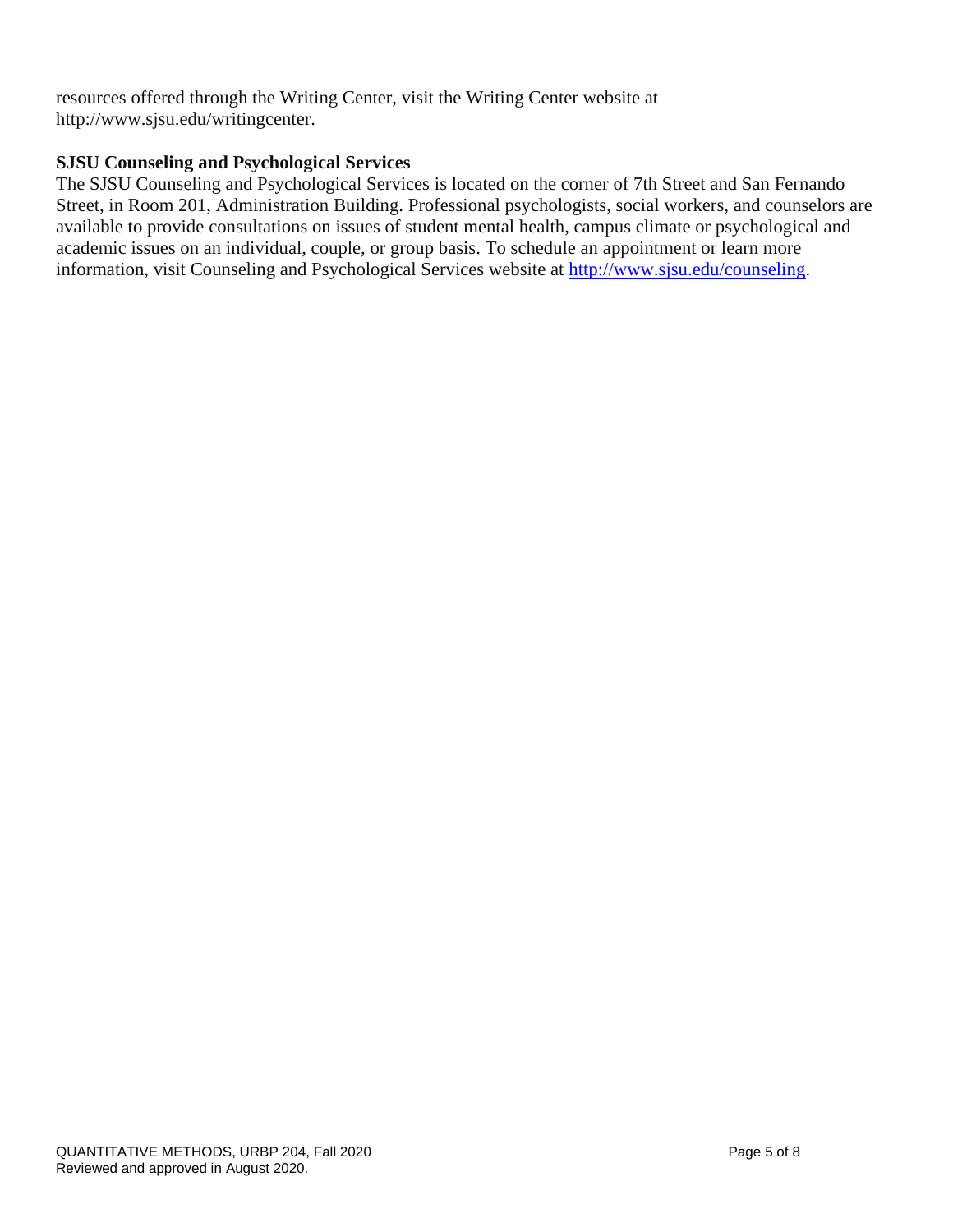# **URBP 204 QUANTITATIVE METHODS, FALL 2020**

## **Course Schedule**

| <b>Week</b>    | <b>Date</b> | <b>Class Subject</b>                                        | <b>Assignment Due</b>   |
|----------------|-------------|-------------------------------------------------------------|-------------------------|
|                | 8/20        | Course Introduction-The role of information in planning     |                         |
| $\overline{2}$ | 8/27        | Research Design 1: Where do research questions come from?   | PS1                     |
| 3              | 9/3         | Research Design 2: Operationalizing Research Design         | Article Critique        |
| $\overline{4}$ | 9/10        | <b>Understanding Data Access and Collection</b>             | PS <sub>2</sub>         |
| 5              | 9/17        | Describing Data: Categorical and Quantitative               |                         |
| 6              | 9/24        | Describing Data: Percentiles, Change over Time, and         |                         |
|                |             | Forecasting                                                 |                         |
| 7              | 10/1        | Data Visualization                                          | PS <sub>3</sub>         |
| 8              | 10/8        | Probability                                                 | Quiz 1 &                |
|                |             |                                                             | Neighborhood            |
|                |             |                                                             | Profile (due)           |
| 9              | 10/15       | <b>Sampling Distributions</b>                               | Quiz 2                  |
| 10             | 10/22       | Confidence Intervals and Significance Tests                 | Quiz 3                  |
| 11             | 10/29       | Difference of Means and Proportions                         | Quiz 4                  |
| 12             | 11/5        | Statistics Tests with Categorical Variables: Chi square and | Quiz 5                  |
|                |             | <b>ANOVA</b>                                                |                         |
| 13             | 11/12       | <b>Correlation and Bivariate Regression</b>                 | Quiz 6                  |
| 14             | 11/18       | Multivariate Regression (OLS)                               | Quiz 7                  |
| 15             | 11/26       | No Class Thanksgiving                                       |                         |
| 16             | 12/3        | Miscellaneous Quantitative/Financial Techniques             | <b>Research Project</b> |
|                |             |                                                             | (Due 12/7)              |
|                | 12/10       | FINAL EXAM (Take Home)                                      | 12/10                   |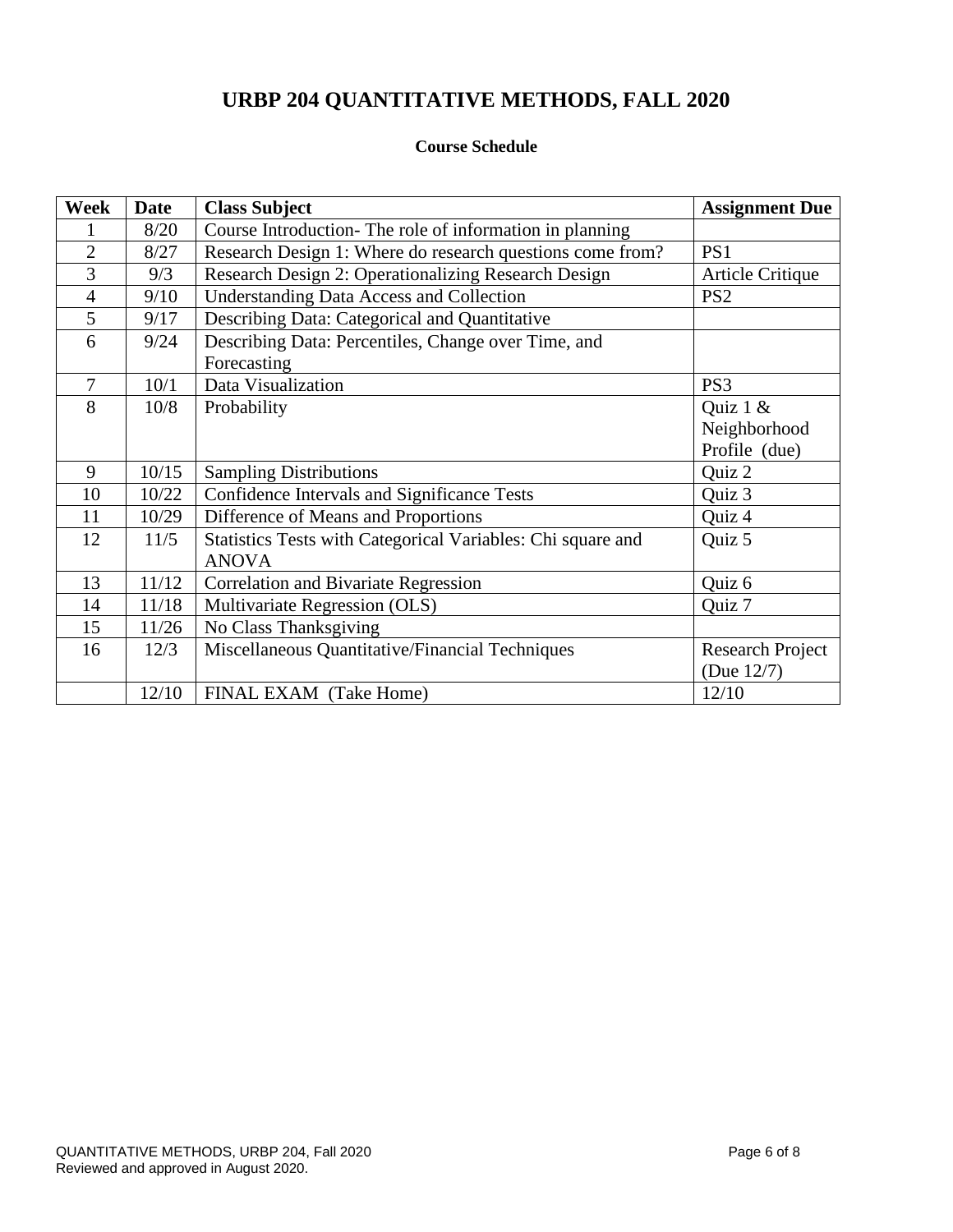## **Readings (by class number)**

## **1) Course Introduction- The Role of Information in Planning**

Ewing and Park 2020.- Basic Quantitative Research Methods for Urban Planners-Chapter 1- "Introduction"

### *Recommended:*

Innes, Judith "Information in Communicative Planning" JAPA 64(1) 52-68

Kaufman, Sanda and Robert Simons. "Quantitative and Research Methods in Planning" JPER 15(1) 17-34.

Sandercock, L. 2004. Towards a planning imagination for the  $21<sub>st</sub>$  century. JAPA 70:2: 133-141.

## **2) Research Design 1: Where do research questions come from?**

Ewing and Park, 2020- Chapter 3 "Types of Research" Ewing and Park, 2020- Chapter 6 "Validity and Reliability" *Recommended:* Forcese, Dennis and Stephen Richter. 1973. "Models, Hypotheses and Theory" *Social Research Methods*. Prentice Hall. Chapter 4.

Research Methods Knowledge Base (http://www.socialresearchmethods.net/kb/intres.php)

## **3) Research Design 2: Operationalizing Research Design**

Ewing and Park, 2020- Chapter 14 "Quasi-Experimental Design"

Sampson, R. 2010. Gold Standard Myths: Observations on the Experimental Turn in Quantitative Criminology. *Journal of Quantitative Criminology* 26: 489-500.

Resnik, D. What is Ethics in Research & Why is It Important?

*Recommended:*

Banerjee & Duflo. 2009. Experimental Approach to Development Economics. *Annual Review of Economics* 1:1.1-1.28.

Ravallion, M. 2009. Should the Randomistas Rule? *Economists' Voice.*

## **4) Understanding Data Access and Collection**

Ewing and Park, 2020- Chapter 4 "Planning Data and Analysis"

#### Explore<http://www.census.gov/history/index.html>

US Census Bureau. 2009. *A Compass for Understanding and Using American Community Survey Data: What Researchers Need to Know*. (Pages 1-10) [\(http://www.census.gov/acs/www/Downloads/ACSResearch.pdf\)](http://www.census.gov/acs/www/Downloads/ACSResearch.pdf)

## **5-6) Describing Data: Categorical and Quantitative; Describing Data: Percentiles, Change over Time, and Forecasting**

Ewing and Park, 2020- Chapter 5 "Descriptive Statistics and Visualizing Data" Agresti & Franklin Chapter 2

*Recommended:*  Cowell, Chapter 1 & 2